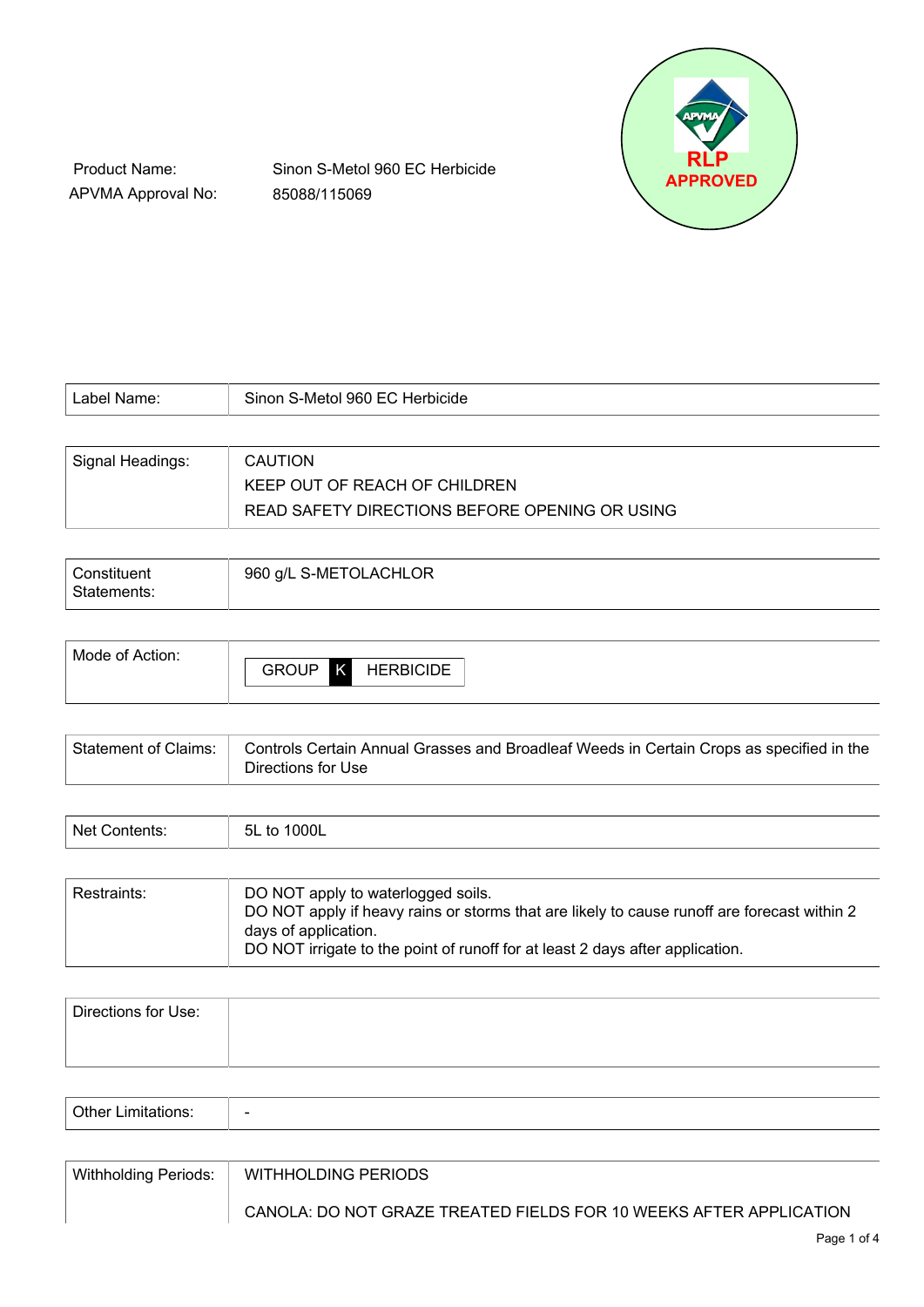| GREEN BEANS: DO NOT HARVEST, GRAZE OR CUT FOR STOCK FOOD FOR 10<br><b>WEEKS AFTER APPLICATION</b>                                |
|----------------------------------------------------------------------------------------------------------------------------------|
| PASTURES: DO NOT GRAZE OR CUT FOR STOCK FOOD FOR 13 WEEKS AFTER<br>APPLICATION                                                   |
| SWEET POTATOES: DO NOT HARVEST, GRAZE OR CUT FOR STOCK FOOD FOR 23<br>WEEKS AFTER APPLICATION                                    |
| WHEAT, BARLEY, OATS, TRITICALE<br>DO NOT GRAZE OR CUT FOR STOCK FOOD FOR 8 WEEKS AFTER APPLICATION                               |
| HARVEST withhold for all other crops<br>NOT REQUIRED WHEN USED AS DIRECTED                                                       |
| FORAGE withhold for all other crops (except Sweet Potatoes)<br>DO NOT GRAZE OR CUT FOR STOCK FOOD FOR 13 WEEKS AFTER APPLICATION |

| $\overline{\phantom{0}}$ |   |  |
|--------------------------|---|--|
|                          | . |  |

| <b>General Instructions:</b> | <b>GENERAL INSTRUCTIONS</b>                                                                                                                                                                                                                                                                                                                                                                                                                                                                                                                                                                                                                                                                                                                                |
|------------------------------|------------------------------------------------------------------------------------------------------------------------------------------------------------------------------------------------------------------------------------------------------------------------------------------------------------------------------------------------------------------------------------------------------------------------------------------------------------------------------------------------------------------------------------------------------------------------------------------------------------------------------------------------------------------------------------------------------------------------------------------------------------|
|                              | <b>USES</b><br>Sinon S-Metol 960 EC Herbicide is a short residual, pre-emergent herbicide for the control<br>of many important annual grasses and broadleaf weeds in the crops nominated. The<br>product does not control the important broadleaf weeds in maize, sweet corn and Concep<br>II treated sorghum, but when mixed with atrazine (500 g/L) control of many important<br>annual weeds and grasses is obtained without the problem of carryover of herbicides<br>affecting succeeding crops. The product acts mainly through shoot (coleoptile) absorption.<br>Its effectiveness depends on the occurrence of rainfall or irrigation to move it down into the<br>top 3 to 4 cm of soil, where it must be present at the time of weed germination. |
|                              | <b>APPLICATION</b><br>Ground Application only: Apply in a minimum of 60 L/ha of water.<br>DO NOT apply by aircraft.                                                                                                                                                                                                                                                                                                                                                                                                                                                                                                                                                                                                                                        |
|                              | <b>MIXING</b><br>Add the required amount directly to the spray tank, fill with water and mix well.                                                                                                                                                                                                                                                                                                                                                                                                                                                                                                                                                                                                                                                         |
|                              | <b>COMPATIBILITY</b><br>Sinon S-Metol 960 EC Herbicide is compatible with atrazine (500 g/L), Glister 360<br>Herbicide, Glister 450 Herbicide and Combik 250 Herbicide.                                                                                                                                                                                                                                                                                                                                                                                                                                                                                                                                                                                    |
|                              | Zero-tillage (Canola, Barley, Oats, Wheat, Triticale)<br>When sowing using knife points and zero-tillage, and leaving a seeding slot, do not apply<br>post-seeding unless harrows (or similar) have filled-in the seeding slot before application.<br>Alternatively, apply Sinon S-Metol 960 EC Herbicide immediately before seeding.                                                                                                                                                                                                                                                                                                                                                                                                                      |
|                              | Warning - Cotton: Heavy rain following an application of Sinon S-Metol 960 EC Herbicide,<br>together with below average soil temperatures, can result in crop injury, due to the inability<br>of the germinating plant being able to metabolise the herbicide. Sinon S-Metol 960 EC<br>Herbicide should not be used in situations where these conditions are likely to occur.<br>Warning - Brassica Crops: Crop retardation may occur where Sinon S-Metol 960 EC<br>Herbicide is used on soils that have a low organic matter content and which contain more<br>than 60% of fine sand and silt. On these soil types, use rates of Sinon S-Metol 960 EC<br>Herbicide towards the lower end of the rate range and apply onto moist soil. Irrigation after    |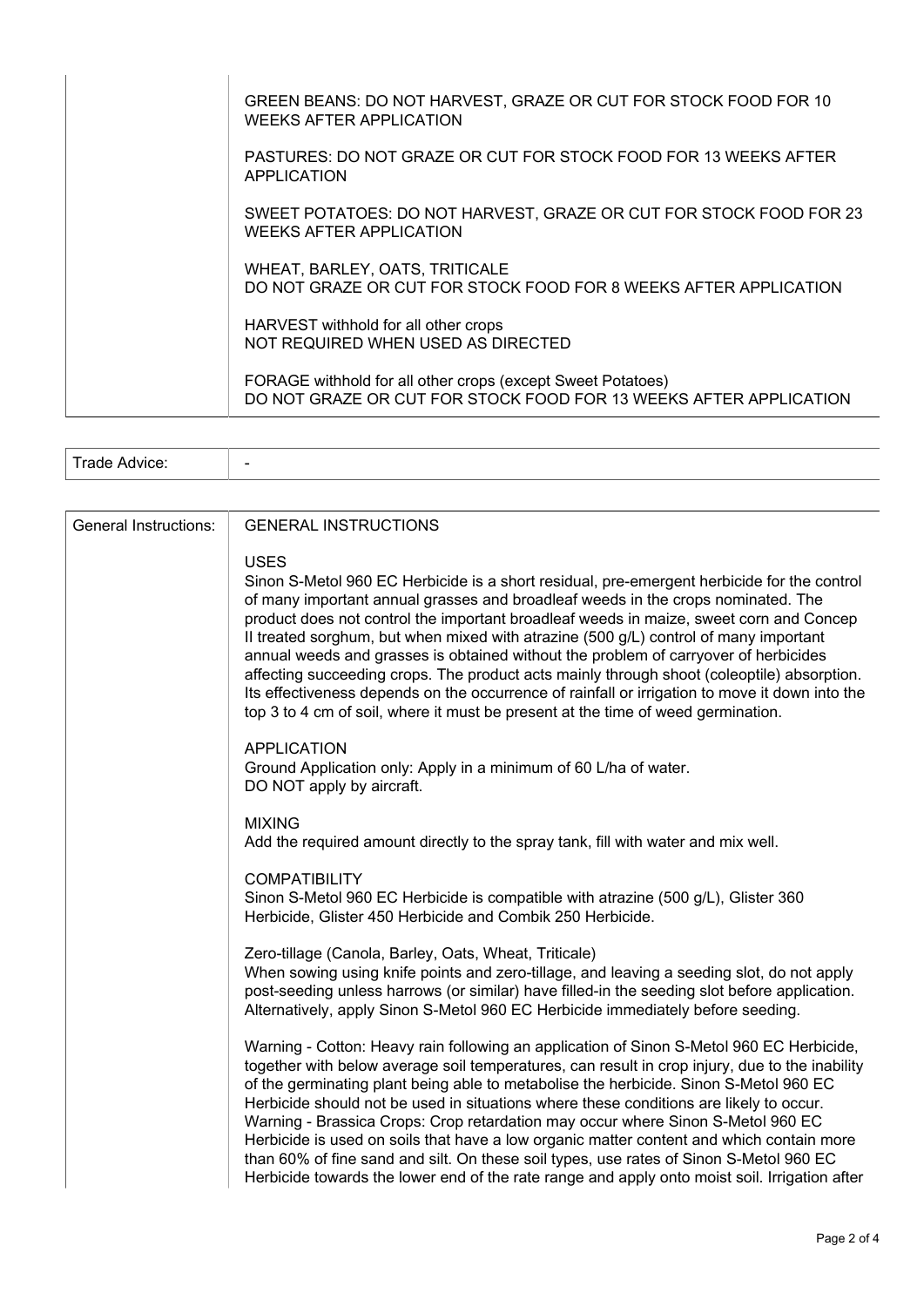| <b>Resistance Warning:</b> | <b>RESISTANT WEEDS WARNING</b>                                                                                                                                                                                                                                                                                                                                                                                                                                                                                                                                                                                                                                                                                                                                                                                                                                                                                                                                                                                                                                            |  |  |  |  |
|----------------------------|---------------------------------------------------------------------------------------------------------------------------------------------------------------------------------------------------------------------------------------------------------------------------------------------------------------------------------------------------------------------------------------------------------------------------------------------------------------------------------------------------------------------------------------------------------------------------------------------------------------------------------------------------------------------------------------------------------------------------------------------------------------------------------------------------------------------------------------------------------------------------------------------------------------------------------------------------------------------------------------------------------------------------------------------------------------------------|--|--|--|--|
|                            | <b>GROUP K HERBICIDE</b>                                                                                                                                                                                                                                                                                                                                                                                                                                                                                                                                                                                                                                                                                                                                                                                                                                                                                                                                                                                                                                                  |  |  |  |  |
|                            | Sinon S-Metol 960 EC Herbicide is a member of the amide group of herbicides with diverse<br>sites of action. For weed resistance management this is a Group K herbicide. Some<br>naturally occurring weed biotypes resistant to Sinon S-Metol 960 EC Herbicide and other<br>Group K herbicides may exist through normal genetic variability in any weed population.<br>The resistant individuals can eventually dominate the weed population if these herbicides<br>are used repeatedly. These resistant weeds will not be controlled by Sinon S-Metol 960 EC<br>Herbicide or other Group K herbicides.<br>Since the occurrence of resistant weeds is difficult to detect prior to use, Sinon Australia Pty<br>Limited accepts no liability for any losses that may result from the failure of Sinon S-Metol<br>960 EC Herbicide to control the resistant weeds.<br>Advice as to strategies and alternative treatments that can be used should be obtained<br>from your local supplier, consultant, local Department of Agriculture, or Primary Industries<br>Department. |  |  |  |  |
|                            |                                                                                                                                                                                                                                                                                                                                                                                                                                                                                                                                                                                                                                                                                                                                                                                                                                                                                                                                                                                                                                                                           |  |  |  |  |

| Precautions: | PRECAUTION<br>Re-entry Period<br>DO NOT enter treated areas without protective clothing until spray has dried. |
|--------------|----------------------------------------------------------------------------------------------------------------|
|--------------|----------------------------------------------------------------------------------------------------------------|

| Protections: | PROTECTION OF CROPS, NATIVE AND OTHER NON-TARGET PLANTS<br>DO NOT apply under weather conditions, or from spraying equipment that may cause drift<br>onto nearby plants/crops, cropping lands or pastures.<br>DO NOT plant crops other than broccoli, Brussels sprouts, cabbages, cauliflowers, cotton,<br>maize, peanuts, soybeans, sunflowers, sweet corn, tobacco or Concep II treated sorghum<br>within 6 months of application of Sinon S-Metol 960 EC Herbicide. |
|--------------|------------------------------------------------------------------------------------------------------------------------------------------------------------------------------------------------------------------------------------------------------------------------------------------------------------------------------------------------------------------------------------------------------------------------------------------------------------------------|
|              | PROTECTION OF LIVESTOCK<br>DO NOT graze or cut sweet potato leaves for stock food.                                                                                                                                                                                                                                                                                                                                                                                     |
|              | PROTECTION OF WILDLIFE, FISH, CRUSTACEANS AND ENVIRONMENT<br>TOXIC TO FISH. DO NOT contaminate streams, rivers or waterways with the chemical or<br>used containers.                                                                                                                                                                                                                                                                                                   |
|              | DO NOT apply under meteorological conditions, or from spraying equipment, which could<br>be expected to cause spray to drift onto adjacent areas, particularly wetlands, water bodies<br>or watercourses lands or pastures.                                                                                                                                                                                                                                            |

| Storage and<br>Disposal: | STORAGE AND DISPOSAL<br>Store in closed, original container in a cool, well ventilated area. Do not store for prolonged<br>periods in direct sunlight.<br>Triple rinse containers before disposal. Add rinsings to spray tank. Do not dispose of                                                                                                                                                                                                                                                                                                        |
|--------------------------|---------------------------------------------------------------------------------------------------------------------------------------------------------------------------------------------------------------------------------------------------------------------------------------------------------------------------------------------------------------------------------------------------------------------------------------------------------------------------------------------------------------------------------------------------------|
|                          | undiluted chemicals on site.<br>If not recycling, break, crush or puncture and deliver empty packaging for appropriate<br>disposal to an approved waste management facility. If an approved waste management<br>facility is not available, bury the empty packaging 500 mm below the surface in a disposal<br>pit specifically marked and set up for this purpose clear of waterways, desirable vegetation<br>and tree roots, in compliance with relevant Local, State or Territory government regulations.<br>DO NOT burn empty containers or product. |
|                          | This container can be recycled if it is clean, dry, free of visible residues and has the<br>drumMUSTER logo visible.                                                                                                                                                                                                                                                                                                                                                                                                                                    |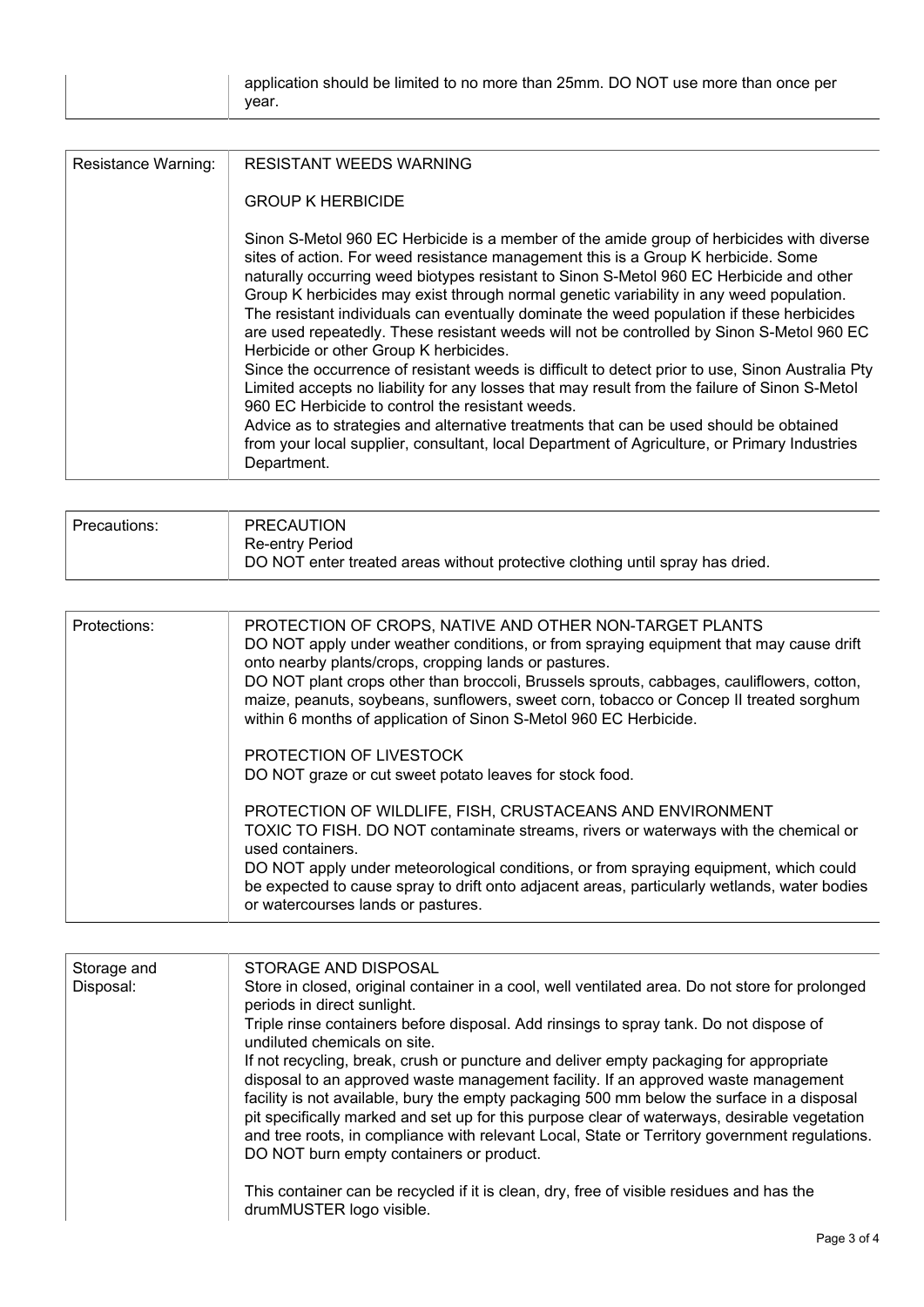| Triple rinse container before disposal. Dispose of rinsate by adding to the spray tank. Do<br>not dispose of undiluted chemicals on site. Wash outside of the container and the cap.<br>Store cleaned container in a sheltered place with cap removed. It will then be acceptable<br>for recycling at a drumMUSTER collection or similar container management site. The cap<br>should not be replaced but may be taken separately. |  |  |  |
|------------------------------------------------------------------------------------------------------------------------------------------------------------------------------------------------------------------------------------------------------------------------------------------------------------------------------------------------------------------------------------------------------------------------------------|--|--|--|
| Refillable containers<br>Empty contents fully into application equipment. Close all valves and return to point of<br>supply for refill or storage.                                                                                                                                                                                                                                                                                 |  |  |  |

| Safety Directions: | <b>SAFETY DIRECTIONS</b>                                                                                                                                                                                                                                                                                                                                                                                                                                                                                                                                                                                                                                                                                                           |
|--------------------|------------------------------------------------------------------------------------------------------------------------------------------------------------------------------------------------------------------------------------------------------------------------------------------------------------------------------------------------------------------------------------------------------------------------------------------------------------------------------------------------------------------------------------------------------------------------------------------------------------------------------------------------------------------------------------------------------------------------------------|
|                    | Will damage the eyes. Avoid contact with eyes and skin. Repeated exposure may cause<br>allergic disorders. Sensitive workers should use protective clothing. When opening<br>the container and preparing product for use, wear cotton overalls buttoned to the neck<br>and wrist and a washable hat, elbow-length chemical resistant gloves, goggles and a<br>disposable fume mask. When using the prepared product, wear cotton overalls buttoned<br>to the neck and wrist and a washable hat and elbow length chemical resistant gloves. After<br>use and before eating, drinking or smoking, wash hands, arms and face thoroughly with<br>soap and water. After each day's use, wash gloves, goggles and contaminated clothing. |

| <b>First Aid Instructions:</b> | FIRST AID                                                                                         |
|--------------------------------|---------------------------------------------------------------------------------------------------|
|                                | If poisoning occurs, contact a doctor or Poisons Information Centre, Phone Australia 13 11<br>26. |

| First Aid<br>Mor | $\overline{\phantom{0}}$ |
|------------------|--------------------------|
|------------------|--------------------------|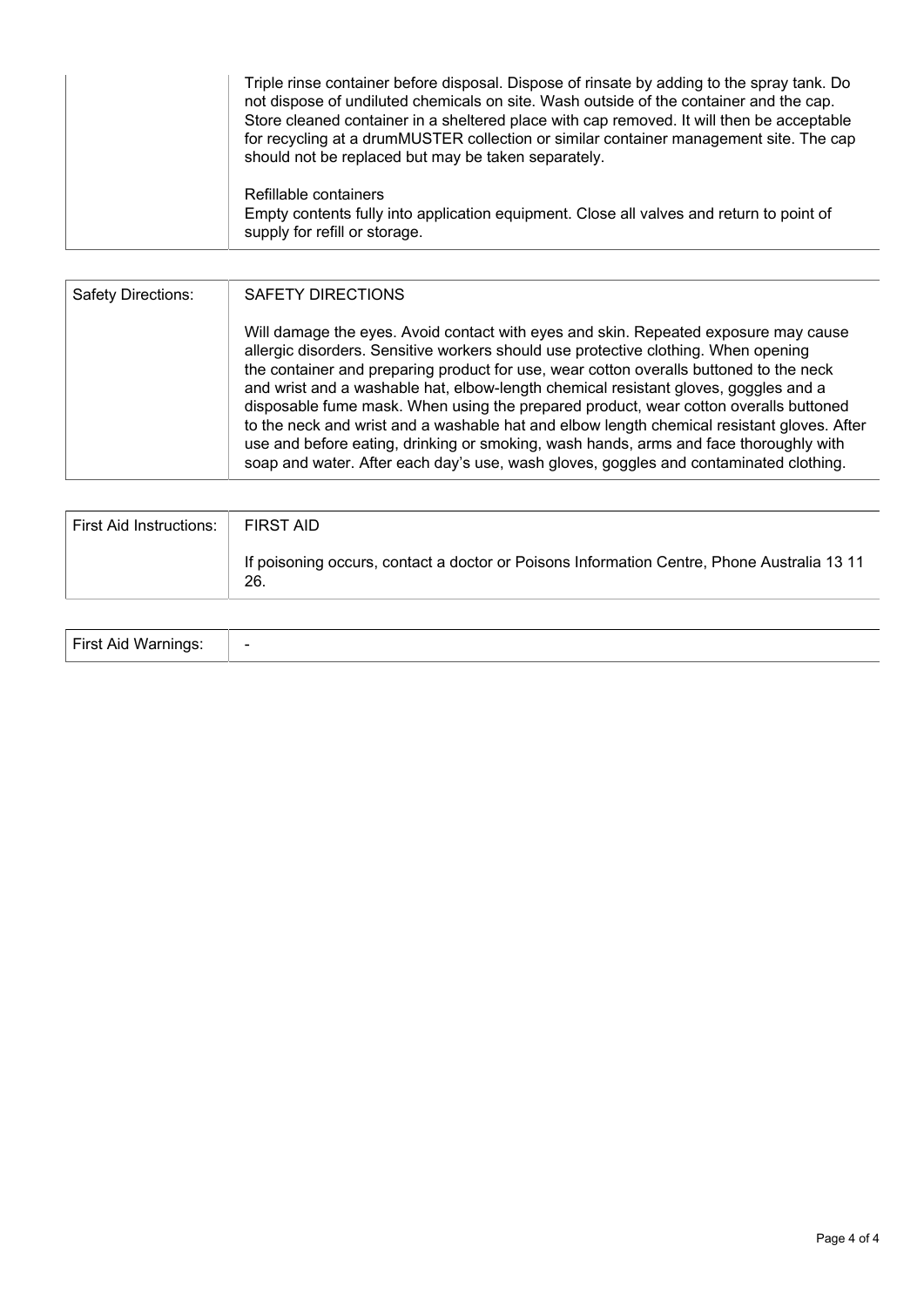| Crop                                                                  | <b>Weeds Controlled</b>                                                                                                                                                                                                                                     | <b>State</b>                                     | Rate                     | <b>Critical Comments</b>                                                                                                                                                                                                                                                                                                                                                                                                                                                                                                                                                                                                                                                                                                                                                                                  |                                                                                                                                                                                     |
|-----------------------------------------------------------------------|-------------------------------------------------------------------------------------------------------------------------------------------------------------------------------------------------------------------------------------------------------------|--------------------------------------------------|--------------------------|-----------------------------------------------------------------------------------------------------------------------------------------------------------------------------------------------------------------------------------------------------------------------------------------------------------------------------------------------------------------------------------------------------------------------------------------------------------------------------------------------------------------------------------------------------------------------------------------------------------------------------------------------------------------------------------------------------------------------------------------------------------------------------------------------------------|-------------------------------------------------------------------------------------------------------------------------------------------------------------------------------------|
| Broccoli,<br><b>Brussels</b><br>sprouts,<br>Cabbages,<br>Cauliflowers | Barnyard Grass,<br>Blackberry Nightshade,<br>Chickweed<br>(suppression),<br>Deadnettle, Fat-hen,<br>Lovegrass, Pigeon<br>Grass, Pigweed<br>(suppression), Potato<br>Weed, Shepherds<br>Purse, Stinging Nettle,<br>Summer Grass,<br>Wireweed (suppression)   | NSW, ACT,<br>Vic, Qld,<br>Tas, NT only           | $1.5$ to $2$<br>L/ha     | Apply immediately after<br>transplanting. Sufficient irrigation to<br>wet the top 3 to 4cm of soil should<br>be applied within 24 hours. Use<br>rates towards the higher end of the<br>range where Blackberry Nightshade,<br>Chickweed, Fat-hen, Lovegrass,<br>Pigeon Grass, Pigweed, Potato<br>Weed and Wireweed are the major<br>problem.<br>See Warning - Brassica crops.                                                                                                                                                                                                                                                                                                                                                                                                                              |                                                                                                                                                                                     |
|                                                                       | Crowsfoot Grass, Fierce<br>Thornapple<br>(suppression),<br>Liverseed Grass, Winter<br>Grass                                                                                                                                                                 | NSW, ACT<br>only                                 |                          |                                                                                                                                                                                                                                                                                                                                                                                                                                                                                                                                                                                                                                                                                                                                                                                                           | Apply immediately after<br>transplanting. Sufficient irrigation to<br>wet the top 3 to 4cm of soil should<br>be applied within 24 hours. Use<br>rates towards the higher end of the |
|                                                                       | Apple of Peru, Awnless<br>Barnyard Grass, Fierce<br>Thornapple<br>(suppression),<br>Liverseed Grass, Yellow<br>Weed, Redroot<br>Amaranth<br>(suppression).                                                                                                  | Qld only                                         |                          | range where Apple of Peru,<br>Common Sowthistle, Fierce<br>Thornapple, Liverseed Grass,<br>Redroot Amaranth, Twiggy Turnip<br>and Nettleleaf Goosefoot are the<br>major problems.<br>WARNING: Qld. only stunting and<br>reduced yield may occur in broccoli                                                                                                                                                                                                                                                                                                                                                                                                                                                                                                                                               |                                                                                                                                                                                     |
|                                                                       | Annual Ryegrass,<br>Common Cotula,<br><b>Common Sowthistle</b><br>(suppression),<br>Crowsfoot Grass, Fiddle<br>Dock, Italian Ryegrass,<br>Liverseed Grass,<br>Nettleleaf Goosefoot<br>(suppression), Twiggy<br>Turnip (suppression),<br><b>Winter Grass</b> | Vic, Tas only                                    |                          | in red soils and light alluvial soils.<br>See Warning - Brassica crops.                                                                                                                                                                                                                                                                                                                                                                                                                                                                                                                                                                                                                                                                                                                                   |                                                                                                                                                                                     |
| Canola                                                                | <b>Toad Rush</b>                                                                                                                                                                                                                                            | NSW, ACT,<br>SA, Vic,<br>Tas, Qld and<br>WA only | $0.15$ to<br>$0.25$ L/ha | Apply at or immediately after<br>planting and before crops and<br>weeds emerge. Apply to moist soil.<br>Use rates towards the higher end of<br>the range where longer residual<br>control is required.                                                                                                                                                                                                                                                                                                                                                                                                                                                                                                                                                                                                    |                                                                                                                                                                                     |
| Cotton                                                                | Barnyard Grass,<br>Crowsfoot Grass,<br>Liverseed Grass,<br>Lovegrass, Pigeon<br>Grass, Summer Grass,<br>Wandering Jew                                                                                                                                       | NSW, ACT,<br>Qld only                            | 1 L/ha                   | Pre-emergent: Apply before, at, or<br>immediately after planting and<br>before crops and weeds have<br>germinated using a low volume<br>boom sprayer applying 60 to 120<br>litres of mixture per hectare.<br>Rain or irrigation is necessary within<br>10 days of spraying to thoroughly<br>wet the top 3 to 4cm of soil. If rain<br>does not occur or irrigation is<br>unavailable, incorporate chemical to<br>a depth of 3 to 4cm. Use rates<br>towards the higher end of the range<br>on heavy soils or where a heavy<br>grass population is expected.<br>DO NOT throw untreated soil onto<br>treated areas, as this will reduce<br>weed control.<br>DO NOT use on soils where the<br>sand content exceeds 70%.<br>Use lower rate where sand content<br>of the soil is within the range 50% to<br>70%. |                                                                                                                                                                                     |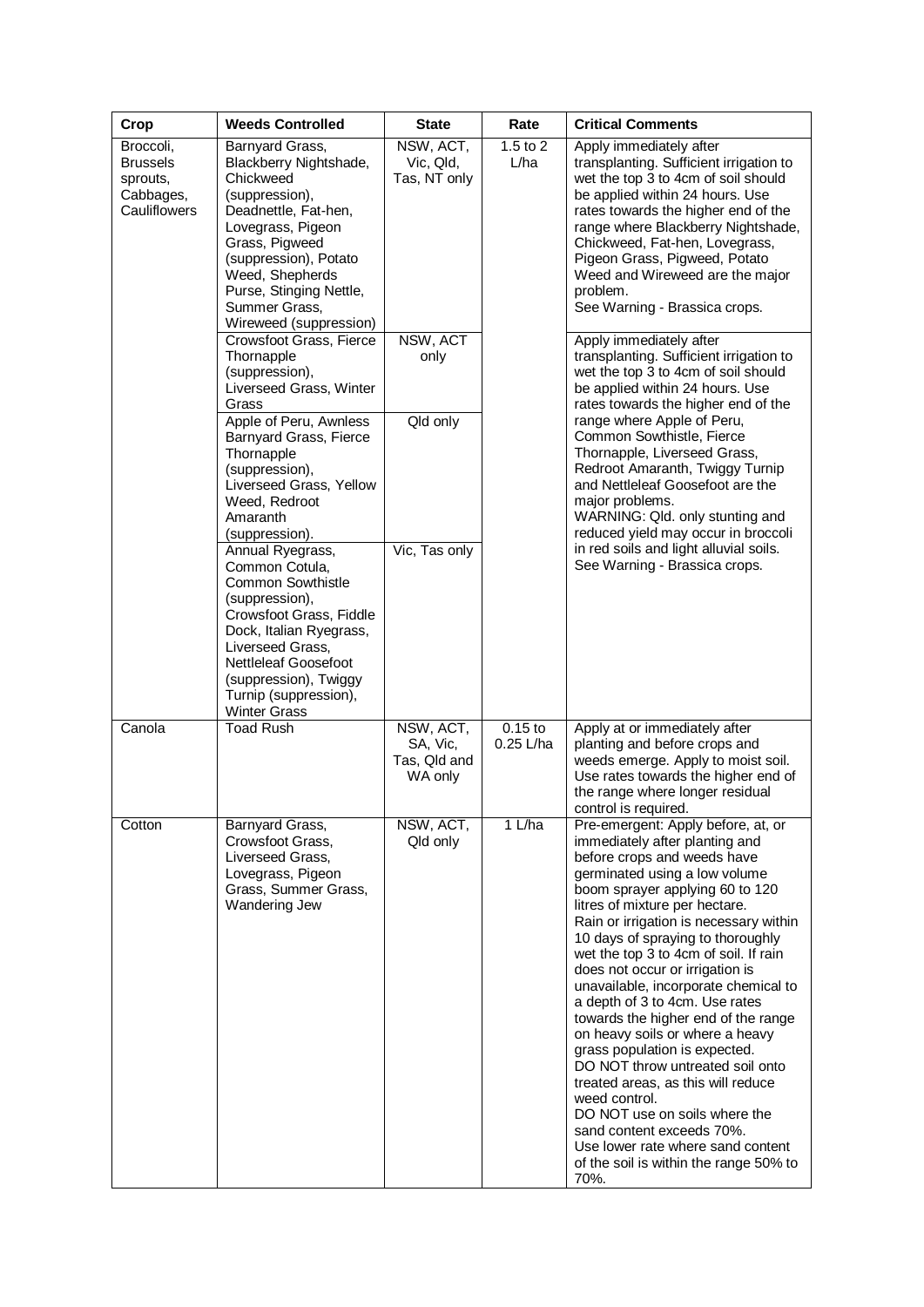| Crop                                                                                                                     | <b>Weeds Controlled</b>                                                                                                                                                                                                                                                      | <b>State</b>                               | Rate                                                                         | <b>Critical Comments</b>                                                                                                                                                                                                                                                                                                                                                                                                                                                                                                                                                                                                                                                                                                                                                                                         |
|--------------------------------------------------------------------------------------------------------------------------|------------------------------------------------------------------------------------------------------------------------------------------------------------------------------------------------------------------------------------------------------------------------------|--------------------------------------------|------------------------------------------------------------------------------|------------------------------------------------------------------------------------------------------------------------------------------------------------------------------------------------------------------------------------------------------------------------------------------------------------------------------------------------------------------------------------------------------------------------------------------------------------------------------------------------------------------------------------------------------------------------------------------------------------------------------------------------------------------------------------------------------------------------------------------------------------------------------------------------------------------|
| Green Beans,<br>Navy Beans                                                                                               | Blackberry Nightshade,<br>Common Sowthistle,<br>Fat-hen, Potato Weed,<br>Barnyard Grass,<br>Crowsfoot Grass,<br>Liverseed Grass,<br>Lovegrass, Pigeon<br>Grass, Summer Grass<br>and suppression of<br>Pigweed.                                                               | NSW, ACT,<br>Qld, Vic, SA<br>only          | $1.5$ to $2$<br>L/ha                                                         | See Warning - Cotton.<br>Pre-emergent: Apply before, at, or<br>immediately after planting and<br>before crops and weeds have<br>germinated.<br>Rain or irrigation is necessary within<br>10 days of spraying to thoroughly<br>wet the top 3 to 4cm of soil. If rain<br>does not occur or irrigation is<br>unavailable, incorporate chemical to<br>a depth of 3 to 4cm.<br>DO NOT throw untreated soil onto<br>treated areas, as this will reduce<br>weed control.                                                                                                                                                                                                                                                                                                                                                |
|                                                                                                                          | Powell's Amaranth                                                                                                                                                                                                                                                            | Tas only                                   | 2 L/ha                                                                       | Pre-emergent: Apply before, at, or<br>immediately after planting and<br>before crops and weeds have<br>germinated. For sufficient Amaranth<br>control, the Sinon S-Metol 960 EC<br>Herbicide application should be<br>followed by 1 L/ha Basagran* (2-leaf<br>Amaranth) plus 2L/ha Basagran* (4-<br>leaf Amaranth).<br>Rain or irrigation is necessary within<br>10 days of spraying to thoroughly<br>wet the top 3 to 4cm of soil. If rain<br>does not occur or irrigation is<br>unavailable, incorporate chemical to<br>a depth of 3 to 4cm.<br>DO NOT throw untreated soil onto<br>treated areas, as this will reduce<br>weed control.                                                                                                                                                                        |
| <b>Maize</b><br>Sweet Corn                                                                                               | Barnyard Grass,<br>Crowsfoot Grass,<br>Liverseed Grass,<br>Lovegrass, Pigeon<br>Grass, Summer Grass,<br>Wandering Jew<br>Blackberry Nightshade,<br>Caltrop, Common<br>Thornapple, Mintweed,<br>Needle Burr, Noogoora<br>Burr, Pigweed, Redroot<br>Amaranth, Slim<br>Amaranth | NSW, ACT,<br>Vic, Qld, SA,<br>NT, Tas only | 1 to 2 L/ha<br>1 to $2L$<br>plus 2.5 L<br>of atrazine<br>(500 g/L)<br>per ha | Pre-emergent: Apply before, at, or<br>immediately after planting and<br>before crops and weeds have<br>germinated using a low volume<br>boom sprayer applying 60 to 120<br>litres of mixture per hectare.<br>Rain or irrigation is necessary within<br>10 days of spraying to thoroughly<br>wet the top 3 to 4cm of soil. If rain<br>does not occur or irrigation is<br>unavailable, incorporate chemical to<br>a depth of 3 to 4cm. Use rates<br>towards the higher end of the range<br>on heavy soils or where a heavy<br>grass population is expected.<br>DO NOT throw untreated soil onto<br>treated areas, as this will reduce<br>weed control.<br>DO NOT use on soils where the<br>sand content exceeds 70%.<br>Use lower rate where the sand<br>content of the soil is within the range<br>of 50% to 70%. |
| Pastures -<br>Trikkala<br>subclover,<br>Haifa<br>White clover,<br>Maral Persian<br>clover,<br>Paradana<br><b>Balansa</b> | <b>Toad Rush</b>                                                                                                                                                                                                                                                             | Vic, NSW,<br>ACT, NT,<br>SA, WA only       | 200 to 250<br>mL/ha                                                          | Apply at or immediately after<br>planting and before pasture species<br>and weeds emerge. Application<br>should be made to a moist seedbed.<br>Sufficient rain to thoroughly wet the<br>top 3 to 4cm of soil should occur<br>within 10 days of spraying. Use rates<br>towards the higher end of the range<br>in wet areas or when longer residual                                                                                                                                                                                                                                                                                                                                                                                                                                                                |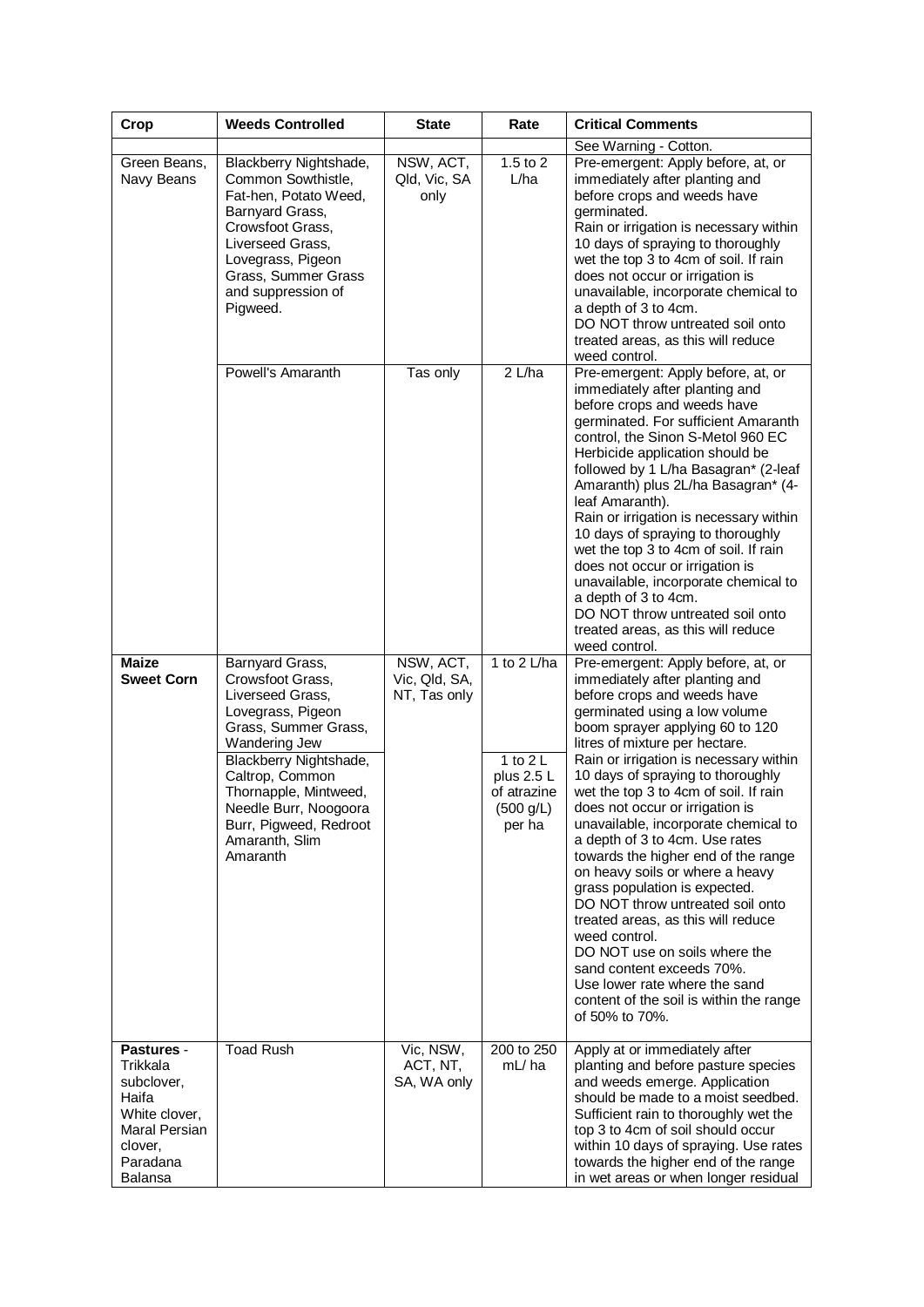| Crop                                                            | <b>Weeds Controlled</b>                                                                                                                                                                                                                                                                                                                                                                                         | <b>State</b>                                  | Rate                                                                                 | <b>Critical Comments</b>                                                                                                                                                                                                                                                                                                                                                                                                                                                                                                                                                                                                                                                                                                                                                               |
|-----------------------------------------------------------------|-----------------------------------------------------------------------------------------------------------------------------------------------------------------------------------------------------------------------------------------------------------------------------------------------------------------------------------------------------------------------------------------------------------------|-----------------------------------------------|--------------------------------------------------------------------------------------|----------------------------------------------------------------------------------------------------------------------------------------------------------------------------------------------------------------------------------------------------------------------------------------------------------------------------------------------------------------------------------------------------------------------------------------------------------------------------------------------------------------------------------------------------------------------------------------------------------------------------------------------------------------------------------------------------------------------------------------------------------------------------------------|
| clover,<br>Redquin Red<br>clover,<br>Phalaris and<br>Cocksfoot  |                                                                                                                                                                                                                                                                                                                                                                                                                 |                                               |                                                                                      | control is required.<br>DO NOT use in soils where<br>prolonged waterlogging is<br>anticipated, otherwise unacceptable<br>crop retardation will occur.<br>Avoid damage to pasture species by<br>avoiding overlaps and double<br>spraying in headlands where White,<br>Persian and Balansa clovers are<br>sown if the 500 mL rate is being<br>used.                                                                                                                                                                                                                                                                                                                                                                                                                                      |
| <b>Peanuts</b>                                                  | Barnyard Grass,<br>Crowsfoot Grass.                                                                                                                                                                                                                                                                                                                                                                             | Qld, NSW,<br>ACT, NT                          | 1 to $2$ L/ha                                                                        | Apply pre-irrigation where soil<br>crusting is likely. Apply before, at or                                                                                                                                                                                                                                                                                                                                                                                                                                                                                                                                                                                                                                                                                                             |
| Soybeans,<br><b>Sunflowers</b>                                  | Liverseed Grass, Love<br>Grass, Pigeon Grass,<br>Summer Grass,<br>Wandering Jew                                                                                                                                                                                                                                                                                                                                 | only<br>NSW, ACT,<br>Vic, Qld, SA,<br>NT only |                                                                                      | immediately after planting and<br>before weeds germinate. Rain or<br>irrigation is necessary within 10 days<br>of spraying to thoroughly wet the top<br>3 to 4 cm of soil. If rain does not<br>occur or irrigation is unavailable,<br>incorporate chemical to a depth of 3<br>to 4cm. DO NOT throw untreated<br>soil onto treated areas as this will<br>reduce weed control. Use rate<br>toward the higher end of the range<br>on heavy soils or where a heavy<br>grass population is expected.                                                                                                                                                                                                                                                                                        |
| Sorghum<br>treated with<br>Concep II<br>Sorghum<br>Seed Safener | Barnyard Grass,<br>Crowsfoot Grass,<br>Liverseed Grass,<br>Lovegrass, Pigeon<br>Grass, Summer Grass,<br>Wandering Jew<br>Blackberry Nightshade,<br>Caltrop, Common<br>Thornapple, Mintweed,<br>Needle Burr, Noogoora<br>Burr, Pigweed, Redroot<br>Amaranth, Slim<br>Amaranth                                                                                                                                    | NSW, ACT,<br>NT, Qld only                     | 1 to 2 L/ha<br>1 to 2 L/ha<br>plus 2.5<br>L/ha of<br>atrazine<br>(500 g/L)<br>per ha | Pre-emergent: Apply before, at or<br>immediately after planting and<br>before crops and weeds have<br>germinated using a low volume<br>boom sprayer applying 60 to 120<br>litres of mixture per hectare. DO<br>NOT apply to sorghum seed not<br>previously treated with Concep II<br>Sorghum Seed Safener.<br>Rain or irrigation is necessary within<br>10 days of spraying to thoroughly<br>wet the top 3 to 4 cm of soil. If rain<br>does not occur or irrigation is<br>unavailable, incorporate chemical to<br>a depth of 3 to 4cm. DO NOT throw<br>untreated soil onto treated areas as<br>this will reduce weed control. Use<br>rate toward the higher end of the<br>range on heavy soils or where a<br>heavy grass population is expected.<br>Use the lower rate on sandy soils. |
| <b>Sugarcane</b><br>plant and<br>ratoon                         | Awnless Barnyard<br>Grass, Barnyard Grass,<br>Bellvine, Billygoat Weed<br>(Blue Top), Blackberry<br>Nightshade, Caltrop,<br>Common Sowthistle<br>(Milk Thistle), Common<br>Thornapple, Crowsfoot<br>Grass, Green Summer<br>Grass, Guinea Grass,<br>Mexican Clover,<br>Mintweed, Needle Burr,<br>Passionfruit Vines,<br>Pigeon Grass, Pigweed,<br>Redroot Amaranth,<br>Square Weed, Star of<br>Bethlehem, Summer | Southern<br>Qld only<br>(Bundaberg<br>South)  | 1.1 to 1.45<br>L/ha plus<br>2.7 to 3.6<br>$L/ha$ of a<br>atrazine<br>(500 g/L)       | Apply as a pre- or post-emergent<br>application to crop. Apply once per<br>year only.<br>Application should be made to a<br>moist soil before weeds and grasses<br>have germinated. If conditions<br>remain dry for a period of 10 days<br>after spraying, irrigation or a shallow<br>cultivation (2.5 cm) may assist<br>results. DO NOT throw untreated<br>soil on to treated areas as this will<br>reduce weed control. In Southern<br>Queensland, use rates toward the<br>higher end of the range on heavy<br>soils where a high grass population<br>is expected.<br>In Northern Queensland, application                                                                                                                                                                            |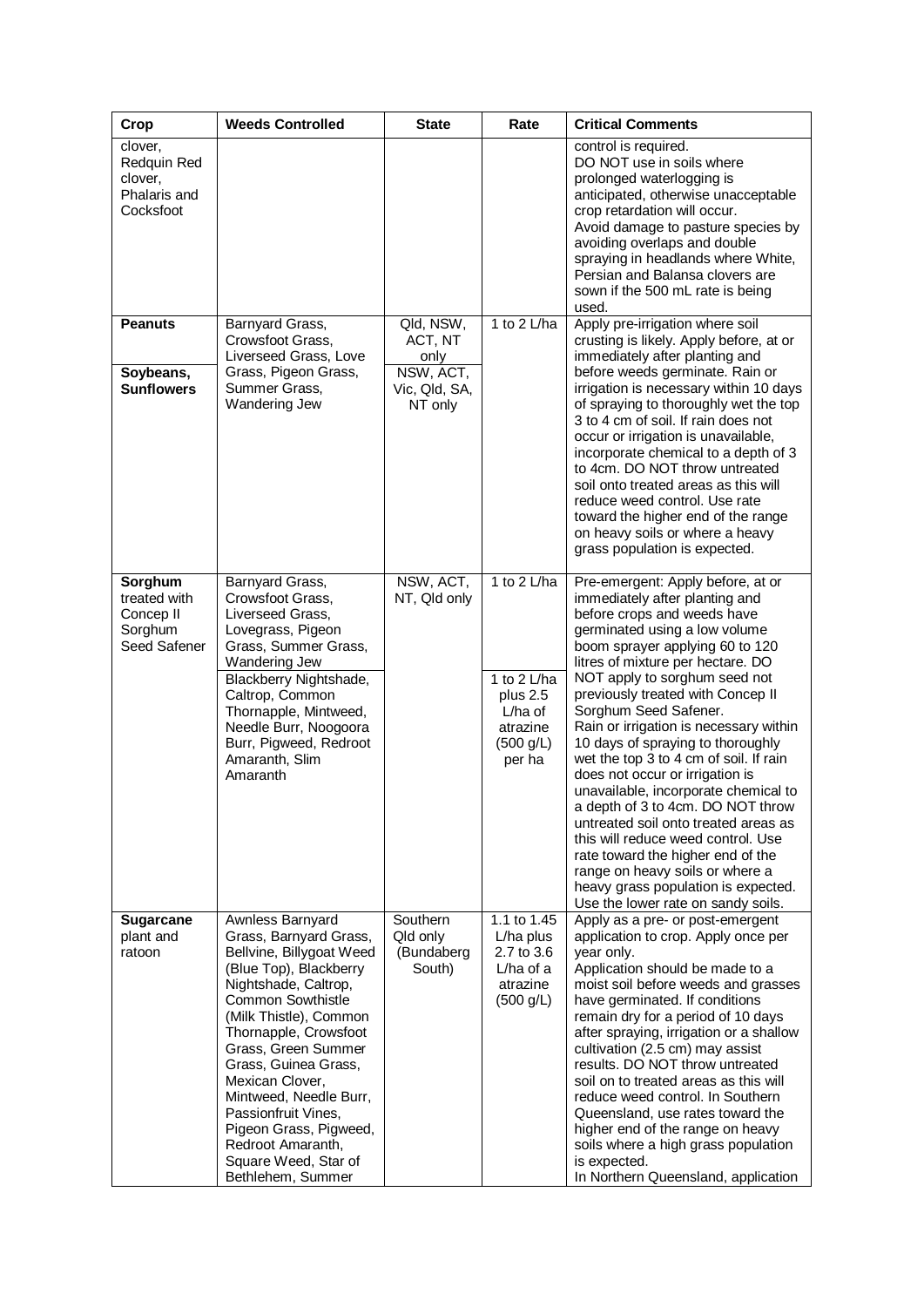| Crop                                         | <b>Weeds Controlled</b>                                                                                                                                                                     | <b>State</b>                              | Rate                                                                                                                          | <b>Critical Comments</b>                                                                                                                                                                                                                                                                                                                                                                                                                                                                                                                                                                                                                                                                                                                                                                                                                                                                                                                     |
|----------------------------------------------|---------------------------------------------------------------------------------------------------------------------------------------------------------------------------------------------|-------------------------------------------|-------------------------------------------------------------------------------------------------------------------------------|----------------------------------------------------------------------------------------------------------------------------------------------------------------------------------------------------------------------------------------------------------------------------------------------------------------------------------------------------------------------------------------------------------------------------------------------------------------------------------------------------------------------------------------------------------------------------------------------------------------------------------------------------------------------------------------------------------------------------------------------------------------------------------------------------------------------------------------------------------------------------------------------------------------------------------------------|
|                                              | Grass, Wild Rose                                                                                                                                                                            |                                           |                                                                                                                               | must be made to moist soil and<br>rainfall or irrigation should occur<br>within 24 hours of application. Use<br>rates toward the higher end of the<br>range where high Green Summer<br>Grass population is expected.<br>Where broadleaf weeds and grasses<br>have emerged and are in the 2 to 4<br>true leaf stage, knockdown<br>herbicides such as ametryn (500<br>g/L) at 2 L/ha), flowable diuron (500<br>g/L) at 1 L/ha or paraquat (250 g/L)<br>at 1.2 to 1.6 L/ha, applied as a post<br>directed spray, can be added.                                                                                                                                                                                                                                                                                                                                                                                                                  |
|                                              |                                                                                                                                                                                             | Northern Qld<br>only<br>(Mackay<br>North) | 1.45 to 1.8<br>L/ha plus<br>3.6 to 4.5L<br>of a<br>atrazine<br>(500 g/L)<br>or 2 to 2.5<br>kg/ha of<br>atrazine<br>(900 g/kg) | Where broadleaf weeds only have<br>emerged and are at the 2 to 4 true<br>leaf stage then 2,4-D amine (500<br>g/L) at 2 L/ha should be added.<br>In all cases add a non-ionic<br>surfactant.<br>Follow all instructions and<br>restrictions on the atrazine labels.                                                                                                                                                                                                                                                                                                                                                                                                                                                                                                                                                                                                                                                                           |
| <b>Sweet</b><br><b>Potatoes</b>              | Black pigweed, Red<br>Shank, Potato Weed,<br>Barnyard Grass,<br>Crowsfoot Grass,<br>Liverseed Grass,<br>Lovegrasses, Pigeon<br>Grass, Summer Grass,<br>Suppression of Evening<br>Primrose   | NSW, ACT,<br>Qld, Vic, NT,<br>SA only     | 1.5 L/ha                                                                                                                      | Pre-emergent: Apply immediately<br>after transplanting before weeds<br>have germinated. Sufficient irrigation<br>to wet the soil through the weed<br>zone should be applied within 24<br>hours.<br>Further weed germination may occur<br>following re-hilling due to exposure<br>of untreated soil.                                                                                                                                                                                                                                                                                                                                                                                                                                                                                                                                                                                                                                          |
| <b>Tobacco</b><br>(transplanted<br>in field) | Barnyard Grass,<br>Lovegrass, Pigeon<br>Grass, Summer Grass<br>and suppression of<br>Common Thornapple<br>(Datura stramonium)<br>and Nightshades<br>(Solanum sarrachoides<br>and S. nigrum) | Vic, NSW,<br>ACT only                     | $1.5$ L/ha                                                                                                                    | Apply by low volume boom spray<br>prior to transplanting and before<br>weeds and grasses germinate. The<br>seedbed should be fine and free of<br>large clods. Thoroughly incorporate<br>within 7 days of spraying using a<br>rotary hoe or similar equipment set<br>to work to a depth of 7.5cm. DO<br>NOT<br>use disc-cultivating implements. An<br>even coverage of the herbicide is<br>essential.<br>The herbicide needs to be activated<br>by moisture through to the top 3 to<br>4cm of soil at the time of application<br>or within 4 days of incorporation.<br>This can be achieved by applying to<br>moist soil, irrigating soon after<br>incorporation or irrigating<br>immediately after transplanting.<br>Avoid boom overlaps as double<br>treatment may cause growth<br>suppression. Temporary crop<br>retardation may be observed when<br>soil conditions remain dry after<br>application or where black root rot<br>may occur. |
| <b>Barley, Oats</b>                          | Suppression of Annual<br>Ryegrass                                                                                                                                                           | NSW, ACT,<br>Vic, Tas,<br>SA,<br>WA only  | 375 to 500<br>mL/ha                                                                                                           | Apply to moist soils immediately<br>after planting and before crop and<br>weeds emerge. Use the lower rate<br>on light soils. Application should be<br>made to a moist seedbed and                                                                                                                                                                                                                                                                                                                                                                                                                                                                                                                                                                                                                                                                                                                                                           |